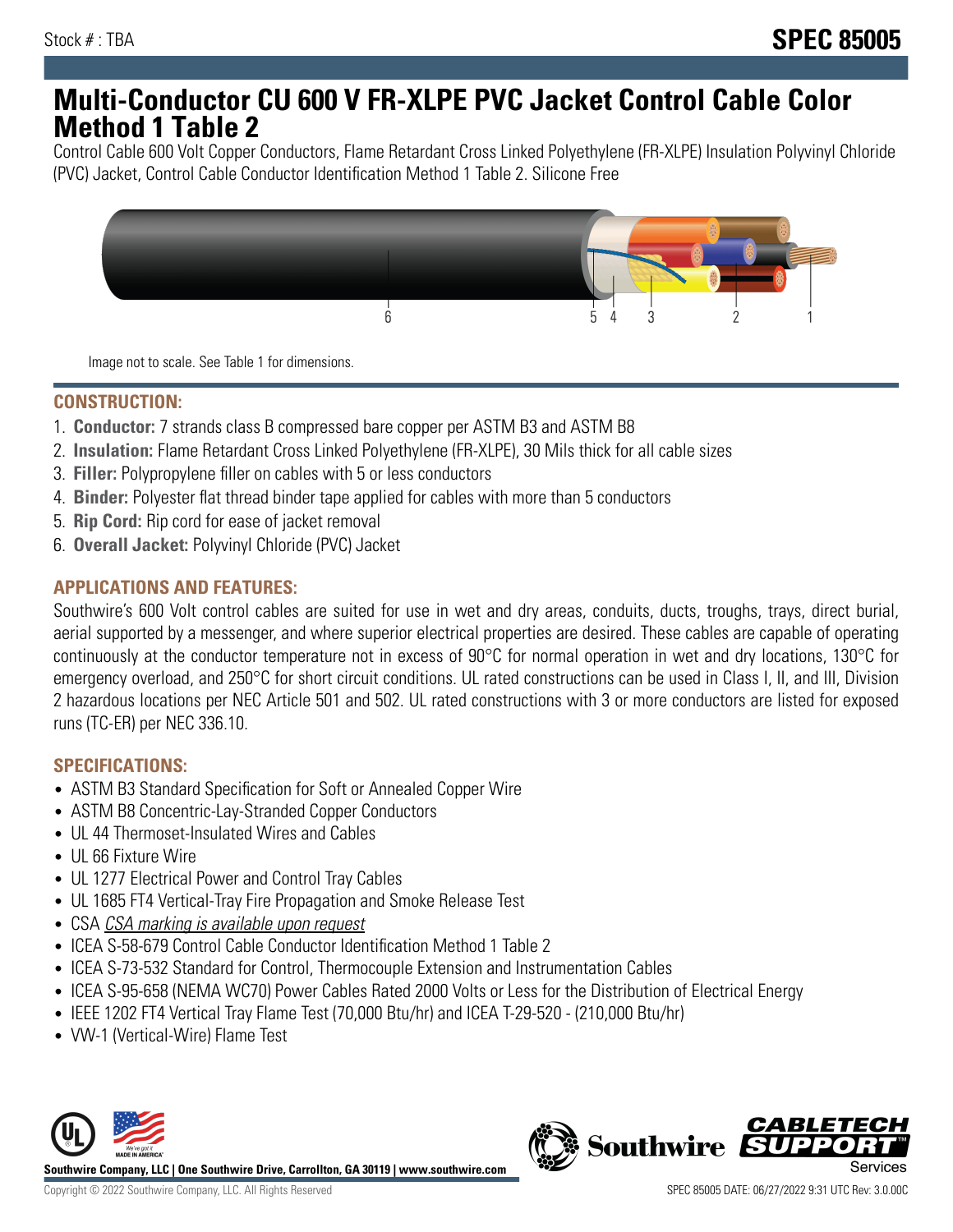#### **SAMPLE PRINT LEGEND:**

#### UL Listed

SOUTHWIRE {UL} XX AWG X/C FR-XLPE CDRS 90C PVC JKT 600V TYPE TC-ER SUN. RES. DIRECT BURIAL YEAR {SEQUENTIAL FOOTAGE MARKS} SEQ FEET

#### Non UL Listed

SOUTHWIRE XX AWG X/C FR-XLPE CDRS 90C PVC JKT 600V SUN. RES. DIRECT BURIAL YEAR {SEQUENTIAL FOOTAGE MARKS} SEQ FEET





Copyright © 2022 Southwire Company, LLC. All Rights Reserved SPEC 85005 DATE: 06/27/2022 9:31 UTC Rev: 3.0.00C